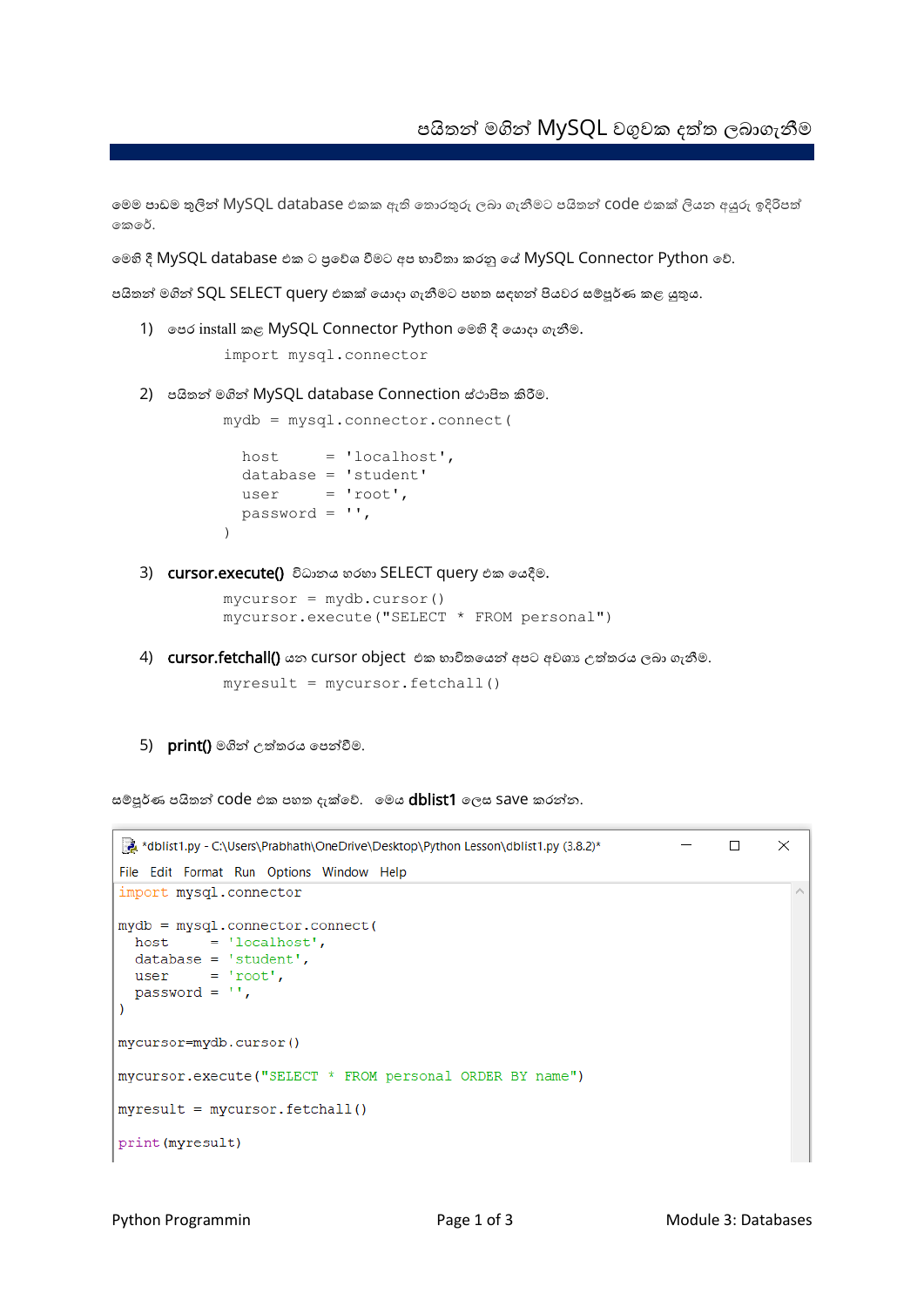ඉහත COde එක run කිරීමෙන් පහත පුතිඵලය ලැබේ.

```
===== RESTART: C:/Users/Prabhath/OneDrive/Desktop/Python Lesson/dblist1.py =====
[(1001', 'Tharindu'), (1002', 'Supun'), (1003', 'Bhagya'), (1004', 'Sachini'), (1005', 'Hiruni'),<br>(1006', 'Janani'), (1007', 'Pasindu'), (1008', 'Lahiru'), (1009', 'Isuru'), (1010', 'Fathima')]
\ggLn: 165 Col: 4
```
පුතිඵලය එකක් යට එකක් ලෙස ගැනීමට අවසාන යේ ඇති print (myresult) මෙසේ වෙනස් කරන්න.

```
For x in myresult:
   print(x)
```
මමය dblist2 මලස save කර run කරන්න.

```
============== RESTART: C:/Users/Prabhath/OneDrive/Desktop/Python Lesson/dblist1.pv ==============
('001', 'Tharindu')<br>('002', 'Supun')<br>('003', 'Bhagya')
('003', 'Bhagya')<br>('004', 'Sachini')<br>('005', 'Hiruni')<br>('006', 'Janani')<br>('007', 'Pasindu')<br>('008', 'Lahiru')<br>('009', 'Isuru')
('010', 'Fathima')\gg1 - 477 C-1-4
```
Index අංකය හා නම ඉදිරිමයන් 'Index Number' හා 'Name' සඳහන් කිරීමට පහත සඳහන් මලස මවනස්කරන්න.

```
for x in myresult:
    print ('Index Number: ', x[0], 'Name: ', x[1])
```
මමය dblist**3** මලස save කර run කරන්න.

```
===== RESTART: C:\Users\Prabhath\OneDrive\Desktop\Python Lesson\dblist1.py =====
Index Number: 001 Name: Tharindu
Index Number: 002 Name: Supun
Index Number: 003 Name: Bhaqya
Index Number: 004 Name: Sachini
Index Number: 005 Name: Hiruni
Index Number: 006 Name: Janani
Index Number: 007 Name: Pasindu
Index Number: 008 Name: Lahiru<br>Index Number: 009 Name: Isuru<br>Index Number: 010 Name: Fathima
>>
```
මමය තවත් වැඩි දියුණු කර මමමස්ලිවිය හැක.

```
print ('Index', 'Name')
for x in myresult:
    print(x[0], ' ', x[1])
```